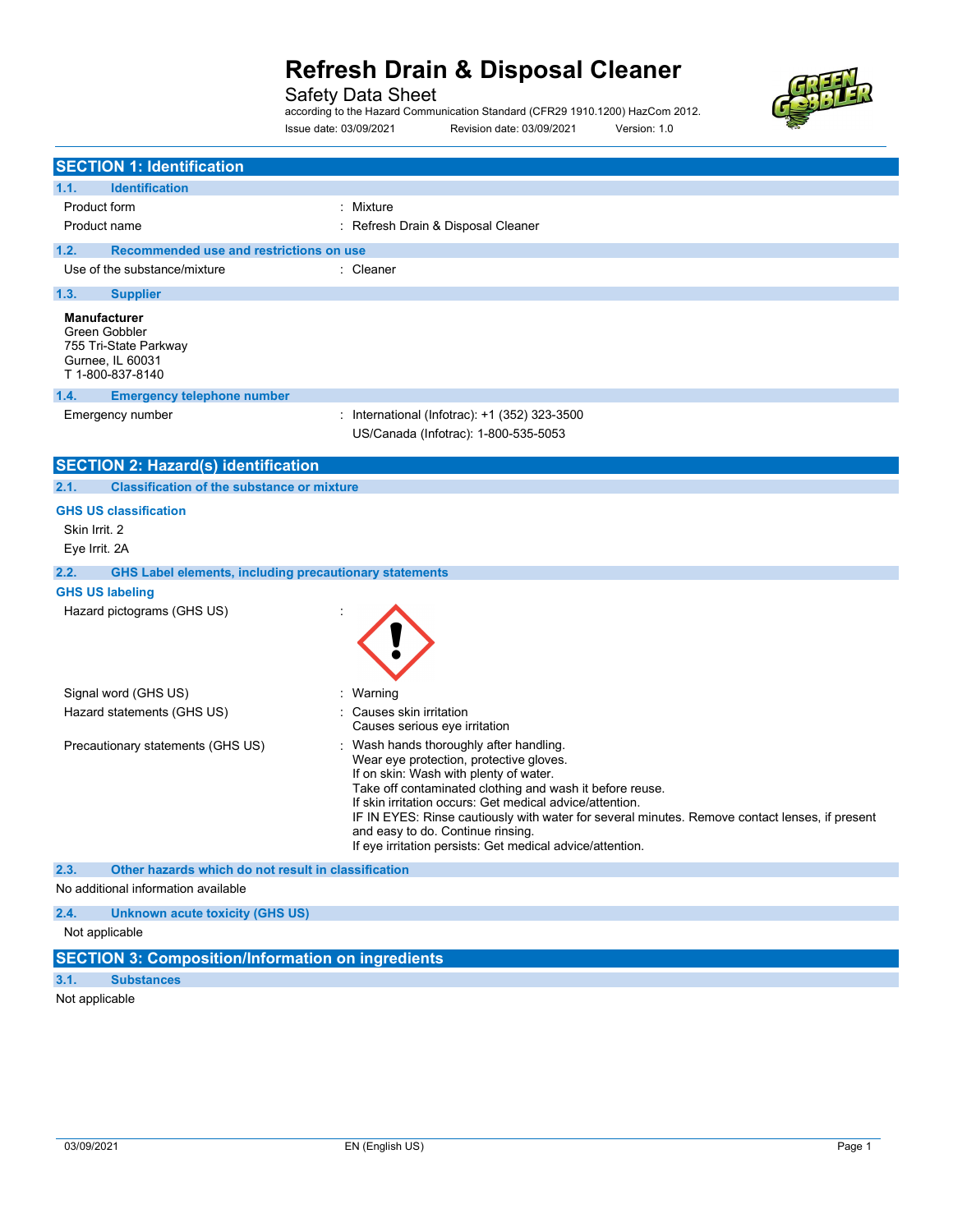Safety Data Sheet

according to the Hazard Communication Standard (CFR29 1910.1200) HazCom 2012.

## 3.2. Mixtures Name Product identifier and the contract of the contract of the contract of the contract of the contract of the contract of the contract of the contract of the contract of the contract of the contract of the contract of th Butyl 3-hydroxybutyrate and the state of the state of the state of the state of the state of the state of the state of the state of the state of the state of the state of the state of the state of the state of the state of Cellulose, 2-hydroxyethyl ether (CAS-No.) 9004-62-0 1 – 5  $\vert$  Isopropyl alcohol  $\vert$  1 – 5 Poly(oxy-1,2-ethanediyl), .alpha.-[4-(1,1,3,3-tetramethylbutyl)phenyl]-.omega.-hydroxy- (CAS-No.) 9002-93-1 1 – 5 Butanedioic acid, sulfo-, 1,4-bis(2-ethylhexyl) ester, sodium salt <br>
3 < 3 < 3 < 3 < 3 < 4 < 4 < 5 < 577-11-7 < 4 < 5 < 577-11-7 < 578-11-7 < 589-11-7 < 589-11-7 < 589-11-7 < 589-11-7 < 589-11-7 < 589-11-7 < 589-11-7 < 589 Alcohols, C9-11, ethoxylated <a>>  $\begin{vmatrix} 68439 - 46 - 3 \end{vmatrix}$ <a>  $\begin{vmatrix} 3 & 3 \end{vmatrix}$ <a>  $\begin{vmatrix} 3 & 3 \end{vmatrix}$ <a>  $\begin{vmatrix} 3 & 3 \end{vmatrix}$

\*Chemical name, CAS number and/or exact concentration have been withheld as a trade secret

| <b>SECTION 4: First-aid measures</b>                                    |                                                                                                                                                                                                 |  |
|-------------------------------------------------------------------------|-------------------------------------------------------------------------------------------------------------------------------------------------------------------------------------------------|--|
| <b>Description of first aid measures</b><br>4.1.                        |                                                                                                                                                                                                 |  |
| First-aid measures after inhalation                                     | If breathing is difficult, remove victim to fresh air and keep at rest in a position comfortable for<br>breathing. Get medical advice/attention if you feel unwell.                             |  |
| First-aid measures after skin contact                                   | : IF ON SKIN: Wash with plenty of water. Take off contaminated clothing and wash it before<br>reuse. If skin irritation occurs: Get medical advice/attention.                                   |  |
| First-aid measures after eye contact                                    | : IF IN EYES: Rinse cautiously with water for several minutes. Remove contact lenses, if present<br>and easy to do. Continue rinsing. If eye irritation persists: Get medical advice/attention. |  |
| First-aid measures after ingestion                                      | Do NOT induce vomiting unless directed to do so by medical personnel. Never give anything by<br>mouth to an unconscious person. Get medical advice/attention if you feel unwell.                |  |
| 4.2.<br>Most important symptoms and effects (acute and delayed)         |                                                                                                                                                                                                 |  |
| Symptoms/effects after inhalation                                       | : May cause irritation to the respiratory tract.                                                                                                                                                |  |
| Symptoms/effects after skin contact                                     | : Causes skin irritation. Symptoms may include redness, drying, defatting and cracking of the<br>skin.                                                                                          |  |
| Symptoms/effects after eye contact                                      | Causes serious eye irritation. Symptoms may include discomfort or pain, excess blinking and<br>tear production, with marked redness and swelling of the conjunctiva.                            |  |
| Symptoms/effects after ingestion                                        | May be harmful if swallowed. May cause gastrointestinal irritation, nausea, vomiting and<br>diarrhea.                                                                                           |  |
| 4.3.<br>Immediate medical attention and special treatment, if necessary |                                                                                                                                                                                                 |  |

Symptoms may be delayed. In case of accident or if you feel unwell, seek medical advice immediately (show the label where possible).

|                                | <b>SECTION 5: Fire-fighting measures</b>                       |                                                                                                                                                    |  |
|--------------------------------|----------------------------------------------------------------|----------------------------------------------------------------------------------------------------------------------------------------------------|--|
| 5.1.                           | Suitable (and unsuitable) extinguishing media                  |                                                                                                                                                    |  |
|                                | Suitable extinguishing media                                   | : Use extinguishing media appropriate for surrounding fire.                                                                                        |  |
| Unsuitable extinguishing media |                                                                | Do not use water jet.                                                                                                                              |  |
| 5.2.                           | Specific hazards arising from the chemical                     |                                                                                                                                                    |  |
| Fire hazard                    |                                                                | : Products of combustion may include, and are not limited to: oxides of carbon.                                                                    |  |
| 5.3.                           | Special protective equipment and precautions for fire-fighters |                                                                                                                                                    |  |
| Protection during firefighting |                                                                | : Keep upwind of fire. Wear full fire fighting turn-out gear (full Bunker gear) and respiratory<br>protection (SCBA).                              |  |
|                                | <b>SECTION 6: Accidental release measures</b>                  |                                                                                                                                                    |  |
| 6.1.                           |                                                                | Personal precautions, protective equipment and emergency procedures                                                                                |  |
| General measures               |                                                                | $\therefore$ Use personal protection recommended in Section 8. Isolate the hazard area and deny entry to<br>unnecessary and unprotected personnel. |  |

### 6.1.1. For non-emergency personnel

#### No additional information available

#### 6.1.2. For emergency responders

No additional information available

#### 6.2. Environmental precautions

Prevent entry to sewers and public waters.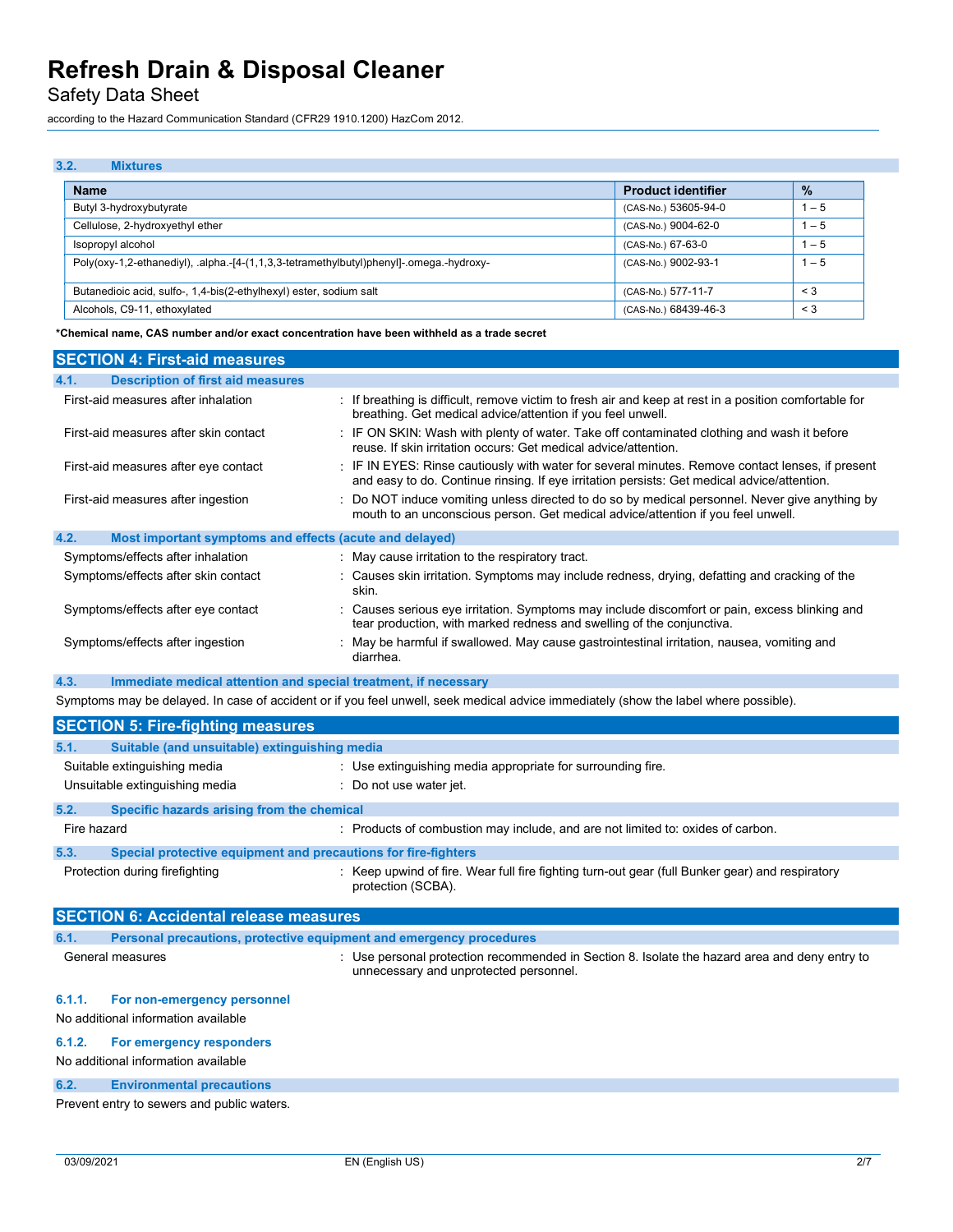Safety Data Sheet

according to the Hazard Communication Standard (CFR29 1910.1200) HazCom 2012.

| 6.3.<br>Methods and material for containment and cleaning up                                                                                           |                                                                                                                                                                                                                                               |  |  |  |
|--------------------------------------------------------------------------------------------------------------------------------------------------------|-----------------------------------------------------------------------------------------------------------------------------------------------------------------------------------------------------------------------------------------------|--|--|--|
| For containment                                                                                                                                        | : Absorb and/or contain spill with inert material (sand, vermiculite or other appropriate material),<br>then place in suitable container. Do not flush into surface water or sewer system. Wear<br>recommended personal protective equipment. |  |  |  |
| Methods for cleaning up                                                                                                                                | : Sweep or shovel spills into appropriate container for disposal. Provide ventilation.                                                                                                                                                        |  |  |  |
| <b>Reference to other sections</b><br>6.4.                                                                                                             |                                                                                                                                                                                                                                               |  |  |  |
| For further information refer to section 8: "Exposure controls/personal protection"                                                                    |                                                                                                                                                                                                                                               |  |  |  |
| <b>SECTION 7: Handling and storage</b>                                                                                                                 |                                                                                                                                                                                                                                               |  |  |  |
| 7.1.<br><b>Precautions for safe handling</b>                                                                                                           |                                                                                                                                                                                                                                               |  |  |  |
| Precautions for safe handling                                                                                                                          | : Avoid contact with skin and eyes. Avoid breathing dust/fume/gas/mist/vapors/spray. Do not<br>swallow. Handle and open container with care. When using do not eat, drink or smoke.                                                           |  |  |  |
| Hygiene measures                                                                                                                                       | : Wash contaminated clothing before reuse. Always wash hands after handling the product.                                                                                                                                                      |  |  |  |
| 7.2.<br>Conditions for safe storage, including any incompatibilities                                                                                   |                                                                                                                                                                                                                                               |  |  |  |
| Storage conditions                                                                                                                                     | : Keep out of the reach of children. Store tightly closed in a dry, cool and well-ventilated place.                                                                                                                                           |  |  |  |
| <b>SECTION 8: Exposure controls/personal protection</b>                                                                                                |                                                                                                                                                                                                                                               |  |  |  |
| 8.1.<br><b>Control parameters</b>                                                                                                                      |                                                                                                                                                                                                                                               |  |  |  |
| Refresh Drain & Disposal Cleaner                                                                                                                       |                                                                                                                                                                                                                                               |  |  |  |
| No additional information available                                                                                                                    |                                                                                                                                                                                                                                               |  |  |  |
| Butyl 3-hydroxybutyrate (53605-94-0)                                                                                                                   |                                                                                                                                                                                                                                               |  |  |  |
| No additional information available                                                                                                                    |                                                                                                                                                                                                                                               |  |  |  |
| Cellulose, 2-hydroxyethyl ether (9004-62-0)                                                                                                            |                                                                                                                                                                                                                                               |  |  |  |
| No additional information available                                                                                                                    |                                                                                                                                                                                                                                               |  |  |  |
| Isopropyl alcohol (67-63-0)                                                                                                                            |                                                                                                                                                                                                                                               |  |  |  |
| <b>USA - ACGIH - Occupational Exposure Limits</b>                                                                                                      |                                                                                                                                                                                                                                               |  |  |  |
| ACGIH OEL TWA [ppm]                                                                                                                                    | 200 ppm                                                                                                                                                                                                                                       |  |  |  |
| ACGIH OEL STEL [ppm]                                                                                                                                   | 400 ppm                                                                                                                                                                                                                                       |  |  |  |
| ACGIH chemical category                                                                                                                                | Not Classifiable as a Human Carcinogen                                                                                                                                                                                                        |  |  |  |
| USA - ACGIH - Biological Exposure Indices                                                                                                              |                                                                                                                                                                                                                                               |  |  |  |
| BEI (BLV)                                                                                                                                              | 40 mg/l Parameter: Acetone - Medium: urine - Sampling time: end of shift at end of<br>workweek (background, nonspecific)                                                                                                                      |  |  |  |
| <b>USA - OSHA - Occupational Exposure Limits</b>                                                                                                       |                                                                                                                                                                                                                                               |  |  |  |
| OSHA PEL (TWA) [1]                                                                                                                                     | 980 mg/m <sup>3</sup>                                                                                                                                                                                                                         |  |  |  |
| OSHA PEL (TWA) [2]                                                                                                                                     | 400 ppm                                                                                                                                                                                                                                       |  |  |  |
| <b>USA - IDLH - Occupational Exposure Limits</b>                                                                                                       |                                                                                                                                                                                                                                               |  |  |  |
| IDLH [ppm]                                                                                                                                             | 2000 ppm (10% LEL)                                                                                                                                                                                                                            |  |  |  |
| USA - NIOSH - Occupational Exposure Limits<br>NIOSH REL (TWA)                                                                                          | 980 $mg/m3$                                                                                                                                                                                                                                   |  |  |  |
| NIOSH REL TWA [ppm]                                                                                                                                    | 400 ppm                                                                                                                                                                                                                                       |  |  |  |
| NIOSH REL (STEL)                                                                                                                                       | 1225 mg/m <sup>3</sup>                                                                                                                                                                                                                        |  |  |  |
| NIOSH REL STEL [ppm]                                                                                                                                   | 500 ppm                                                                                                                                                                                                                                       |  |  |  |
| Butanedioic acid, sulfo-, 1,4-bis(2-ethylhexyl) ester, sodium salt (577-11-7)                                                                          |                                                                                                                                                                                                                                               |  |  |  |
| No additional information available                                                                                                                    |                                                                                                                                                                                                                                               |  |  |  |
| Alcohols, C9-11, ethoxylated (68439-46-3)                                                                                                              |                                                                                                                                                                                                                                               |  |  |  |
| No additional information available                                                                                                                    |                                                                                                                                                                                                                                               |  |  |  |
|                                                                                                                                                        |                                                                                                                                                                                                                                               |  |  |  |
| Poly(oxy-1,2-ethanediyl), .alpha.-[4-(1,1,3,3-tetramethylbutyl)phenyl]-.omega.-hydroxy- (9002-93-1)<br>No additional information available             |                                                                                                                                                                                                                                               |  |  |  |
|                                                                                                                                                        |                                                                                                                                                                                                                                               |  |  |  |
| 8.2.<br><b>Appropriate engineering controls</b>                                                                                                        |                                                                                                                                                                                                                                               |  |  |  |
| : Ensure good ventilation of the work station. Provide readily accessible eye wash stations and<br>Appropriate engineering controls<br>safety showers. |                                                                                                                                                                                                                                               |  |  |  |
| : Avoid release to the environment.<br>Environmental exposure controls                                                                                 |                                                                                                                                                                                                                                               |  |  |  |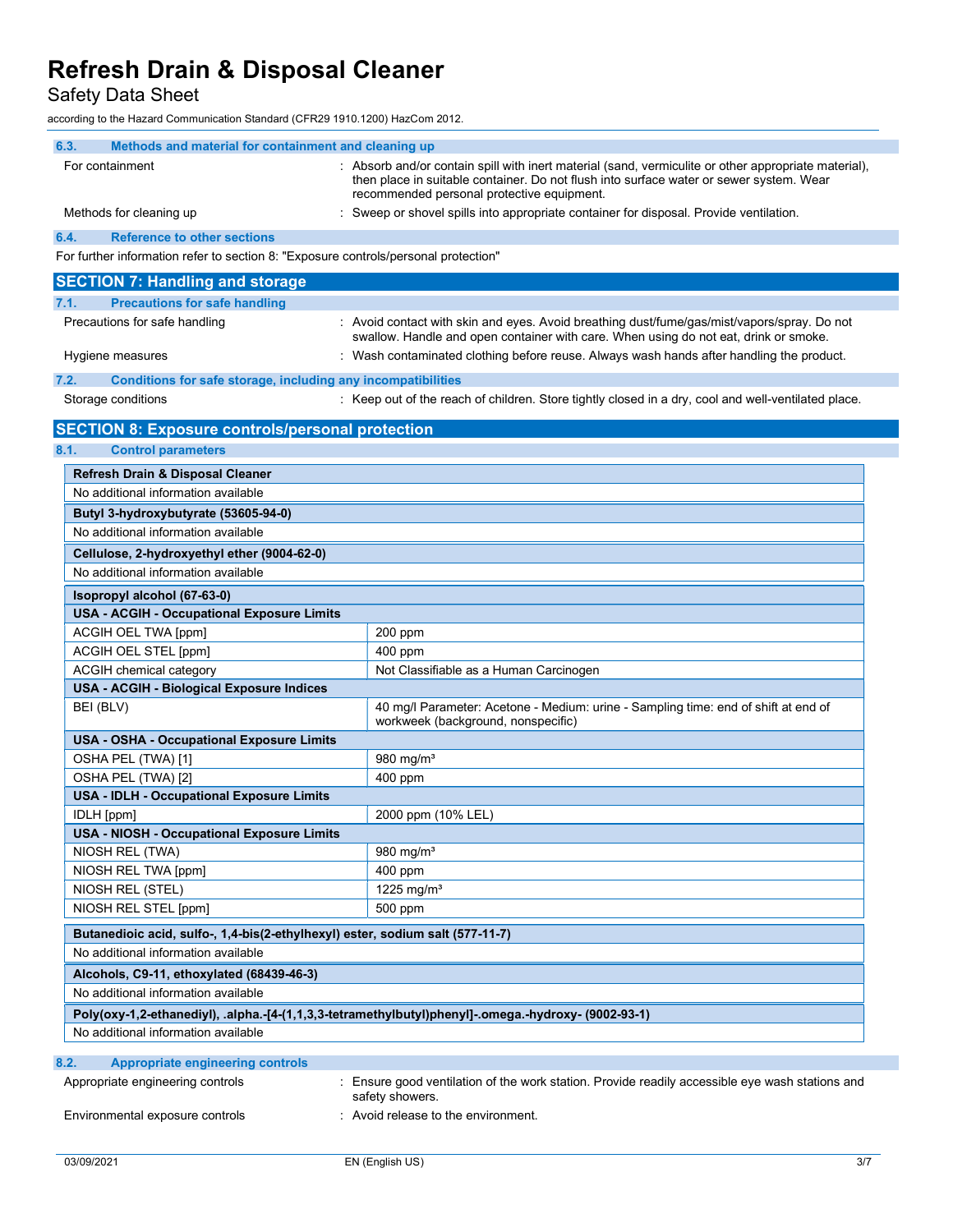Safety Data Sheet

according to the Hazard Communication Standard (CFR29 1910.1200) HazCom 2012.

8.3. Individual protection measures/Personal protective equipment

#### Hand protection:

Wear suitable gloves resistant to chemical penetration.

#### Eye protection:

Wear eye protection

#### Skin and body protection:

Wear suitable protective clothing

#### Respiratory protection:

In case of insufficient ventilation, wear suitable respiratory equipment. Respirator selection must be based on known or anticipated exposure levels, the hazards of the product and the safe working limits of the selected respirator.

#### Other information:

Handle in accordance with good industrial hygiene and safety procedures. Do not eat, drink or smoke when using this product.

| <b>SECTION 9: Physical and chemical properties</b>            |                     |  |
|---------------------------------------------------------------|---------------------|--|
| 9.1.<br>Information on basic physical and chemical properties |                     |  |
| Physical state                                                | : Liquid            |  |
| Appearance                                                    | : Viscous liquid.   |  |
| Color                                                         | Green               |  |
| Odor                                                          | : None              |  |
| Odor threshold                                                | No data available   |  |
| pH                                                            | : 2.89              |  |
| Melting point                                                 | : No data available |  |
| Freezing point                                                | No data available   |  |
| <b>Boiling point</b>                                          | No data available   |  |
| Flash point                                                   | > 200 °F            |  |
| Relative evaporation rate (butyl acetate=1)                   | No data available   |  |
| Flammability (solid, gas)                                     | Not flammable.      |  |
| Vapor pressure                                                | No data available   |  |
| Relative vapor density at 20 °C                               | No data available   |  |
| Relative density                                              | $0.995 - 1.005$     |  |
| Solubility                                                    | No data available   |  |
| Partition coefficient n-octanol/water                         | No data available   |  |
| Auto-ignition temperature                                     | No data available   |  |
| Decomposition temperature                                     | No data available   |  |
| Viscosity, kinematic                                          | No data available   |  |
| Viscosity, dynamic                                            | No data available   |  |
| <b>Explosion limits</b>                                       | No data available   |  |
| <b>Explosive properties</b>                                   | No data available   |  |
| Oxidizing properties                                          | : No data available |  |
| <b>Other information</b><br>9.2.                              |                     |  |
| No additional information available                           |                     |  |
| <b>SECTION 10: Stability and reactivity</b>                   |                     |  |
| <b>Reactivity</b><br>10.1.                                    |                     |  |
| No dangerous reactions known under normal conditions of use.  |                     |  |

#### 10.2. Chemical stability

Stable under normal conditions.

## 10.3. Possibility of hazardous reactions

No dangerous reactions known under normal conditions of use.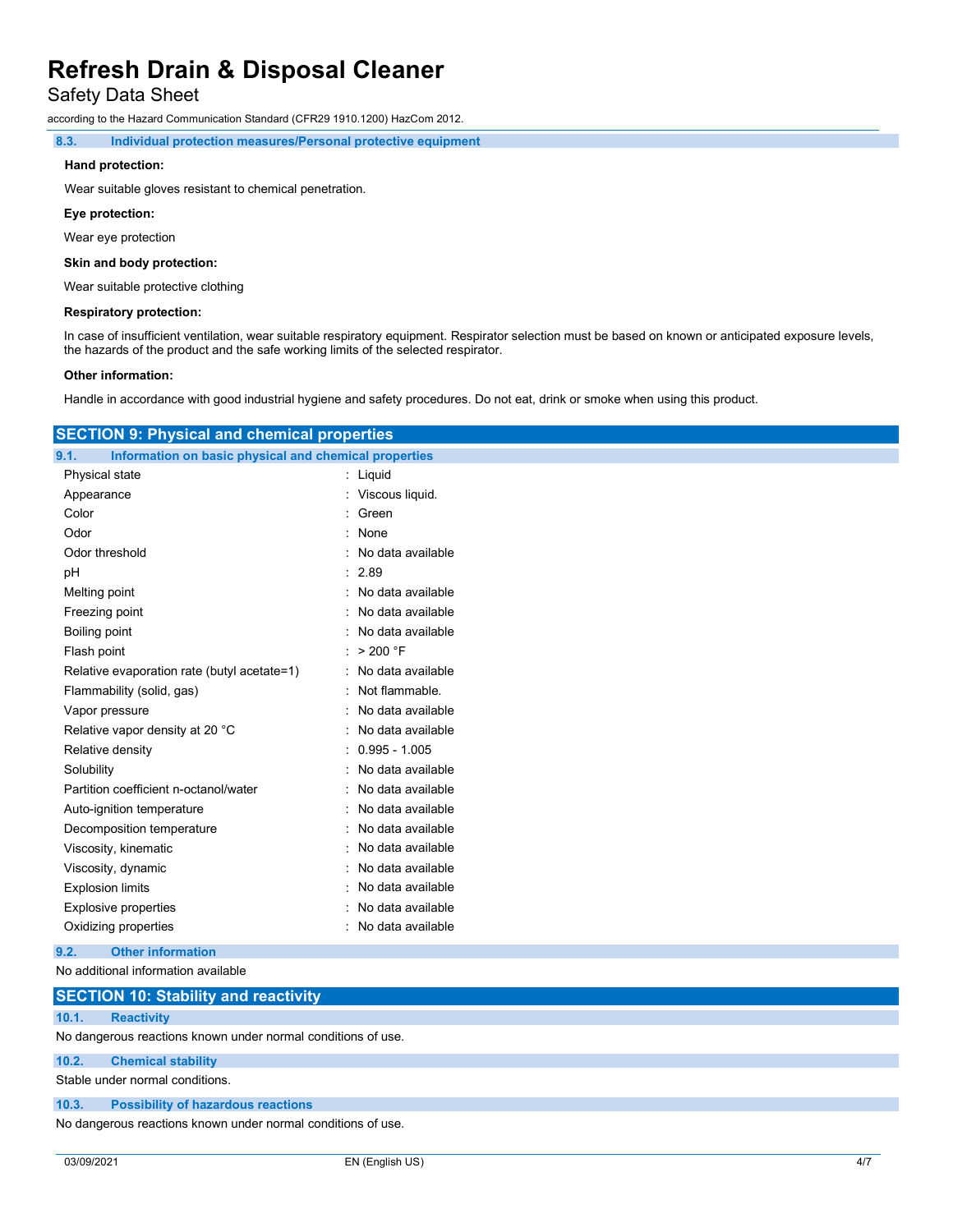Safety Data Sheet

according to the Hazard Communication Standard (CFR29 1910.1200) HazCom 2012.

| <b>Conditions to avoid</b><br>10.4.                                                            |                                                                                                                     |  |  |
|------------------------------------------------------------------------------------------------|---------------------------------------------------------------------------------------------------------------------|--|--|
| Heat. Incompatible materials.                                                                  |                                                                                                                     |  |  |
| 10.5.<br><b>Incompatible materials</b>                                                         |                                                                                                                     |  |  |
| Strong oxidizing agents.                                                                       |                                                                                                                     |  |  |
| 10.6.<br><b>Hazardous decomposition products</b>                                               |                                                                                                                     |  |  |
| May include, and are not limited to: oxides of carbon.                                         |                                                                                                                     |  |  |
| <b>SECTION 11: Toxicological information</b>                                                   |                                                                                                                     |  |  |
| 11.1.<br>Information on toxicological effects                                                  |                                                                                                                     |  |  |
| Acute toxicity (oral)                                                                          | Not classified                                                                                                      |  |  |
|                                                                                                | Not classified                                                                                                      |  |  |
| Acute toxicity (inhalation)                                                                    | Acute toxicity (dermal)<br>Not classified                                                                           |  |  |
|                                                                                                |                                                                                                                     |  |  |
| Refresh Drain & Disposal Cleaner                                                               |                                                                                                                     |  |  |
| ATE US (oral)                                                                                  | 27270.833 mg/kg                                                                                                     |  |  |
| Isopropyl alcohol (67-63-0)                                                                    |                                                                                                                     |  |  |
| LD50 oral rat                                                                                  | 5840 mg/kg body weight Animal: rat, Guideline: OECD Guideline 401 (Acute Oral Toxicity)                             |  |  |
| LD50 dermal rabbit                                                                             | 4059 mg/kg                                                                                                          |  |  |
| LC50 inhalation rat                                                                            | 72600 mg/m <sup>3</sup> (Exposure time: 4 h)<br>5840 mg/kg body weight                                              |  |  |
| ATE US (oral)<br>ATE US (dermal)                                                               | 4059 mg/kg body weight                                                                                              |  |  |
| ATE US (vapors)                                                                                | 72.6 mg/l/4h                                                                                                        |  |  |
| ATE US (dust, mist)                                                                            | 72.6 mg/l/4h                                                                                                        |  |  |
|                                                                                                |                                                                                                                     |  |  |
| Butanedioic acid, sulfo-, 1,4-bis(2-ethylhexyl) ester, sodium salt (577-11-7)<br>LD50 oral rat |                                                                                                                     |  |  |
| LD50 dermal rabbit                                                                             | 3080 mg/kg<br>> 10000 mg/kg                                                                                         |  |  |
| ATE US (oral)                                                                                  | 3080 mg/kg body weight                                                                                              |  |  |
|                                                                                                |                                                                                                                     |  |  |
| Alcohols, C9-11, ethoxylated (68439-46-3)<br>LD50 oral rat                                     |                                                                                                                     |  |  |
| ATE US (oral)                                                                                  | 1400 mg/kg<br>1400 mg/kg body weight                                                                                |  |  |
|                                                                                                |                                                                                                                     |  |  |
| LD50 oral rat                                                                                  | Poly(oxy-1,2-ethanediyl), .alpha.-[4-(1,1,3,3-tetramethylbutyl)phenyl]-.omega.-hydroxy- (9002-93-1)                 |  |  |
| ATE US (oral)                                                                                  | 1800 mg/kg<br>1800 mg/kg body weight                                                                                |  |  |
| Skin corrosion/irritation                                                                      | : Not classified                                                                                                    |  |  |
|                                                                                                |                                                                                                                     |  |  |
|                                                                                                | pH: 2.89                                                                                                            |  |  |
| Serious eye damage/irritation                                                                  | Causes serious eye irritation.<br>pH: 2.89                                                                          |  |  |
| Respiratory or skin sensitization                                                              | Not classified                                                                                                      |  |  |
| Germ cell mutagenicity                                                                         | Not classified                                                                                                      |  |  |
| Carcinogenicity                                                                                | Not classified                                                                                                      |  |  |
|                                                                                                |                                                                                                                     |  |  |
| Isopropyl alcohol (67-63-0)                                                                    |                                                                                                                     |  |  |
| IARC group                                                                                     | 3 - Not classifiable                                                                                                |  |  |
| Reproductive toxicity                                                                          | : Not classified                                                                                                    |  |  |
| STOT-single exposure                                                                           | Not classified                                                                                                      |  |  |
| Cellulose, 2-hydroxyethyl ether (9004-62-0)                                                    |                                                                                                                     |  |  |
| STOT-single exposure                                                                           | May cause respiratory irritation.                                                                                   |  |  |
|                                                                                                |                                                                                                                     |  |  |
| Isopropyl alcohol (67-63-0)<br>STOT-single exposure                                            | May cause drowsiness or dizziness.                                                                                  |  |  |
|                                                                                                |                                                                                                                     |  |  |
| STOT-repeated exposure                                                                         | : Not classified                                                                                                    |  |  |
| Butanedioic acid, sulfo-, 1,4-bis(2-ethylhexyl) ester, sodium salt (577-11-7)                  |                                                                                                                     |  |  |
| NOAEL (oral, rat, 90 days)                                                                     | 750 mg/kg body weight Animal: rat, Guideline: OECD Guideline 408 (Repeated Dose 90-Day<br>Oral Toxicity in Rodents) |  |  |
| 03/09/2021                                                                                     | EN (English US)<br>5/7                                                                                              |  |  |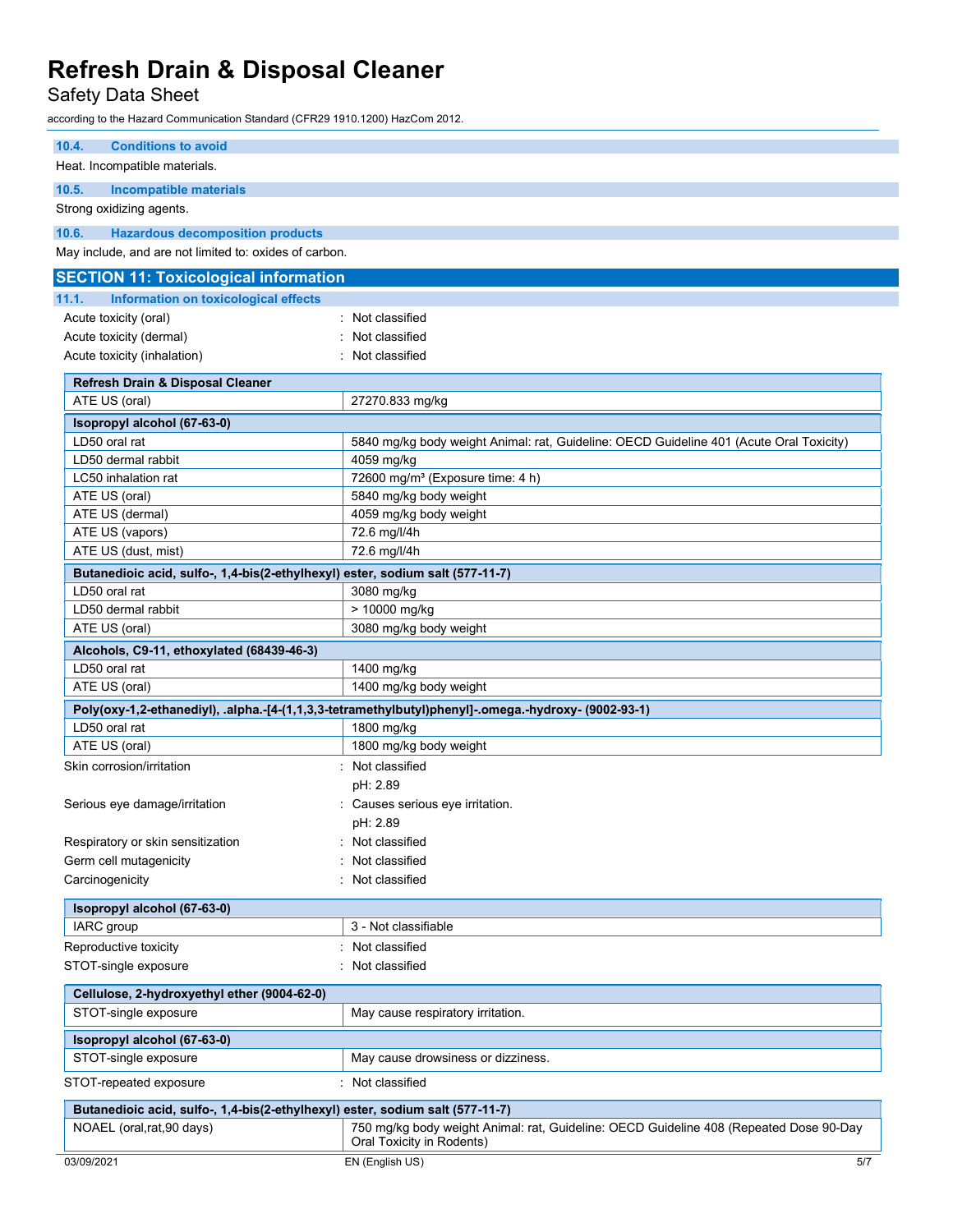### Safety Data Sheet

SECTION 12: Ecological info

according to the Hazard Communication Standard (CFR29 1910.1200) HazCom 2012.

| Aspiration hazard                   | : Not classified                                                                                                                                                       |
|-------------------------------------|------------------------------------------------------------------------------------------------------------------------------------------------------------------------|
| Viscosity, kinematic                | $\therefore$ No data available                                                                                                                                         |
| Symptoms/effects after inhalation   | : May cause irritation to the respiratory tract.                                                                                                                       |
| Symptoms/effects after skin contact | : Causes skin irritation. Symptoms may include redness, drying, defatting and cracking of the<br>skin.                                                                 |
| Symptoms/effects after eye contact  | : Causes serious eye irritation. Symptoms may include discomfort or pain, excess blinking and<br>tear production, with marked redness and swelling of the conjunctiva. |
| Symptoms/effects after ingestion    | : May be harmful if swallowed. May cause gastrointestinal irritation, nausea, vomiting and<br>diarrhea.                                                                |
| Other information                   | : Likely routes of exposure: ingestion, inhalation, skin and eye.                                                                                                      |

| <b>SECTION 12. ECOLOGICAL INTOITIATION</b>                                    |                                                                                                                                                                                                                                                                                     |  |  |
|-------------------------------------------------------------------------------|-------------------------------------------------------------------------------------------------------------------------------------------------------------------------------------------------------------------------------------------------------------------------------------|--|--|
| 12.1.<br><b>Toxicity</b>                                                      |                                                                                                                                                                                                                                                                                     |  |  |
| Ecology - general                                                             | : May cause long-term adverse effects in the aquatic environment.                                                                                                                                                                                                                   |  |  |
| 12.2.<br><b>Persistence and degradability</b>                                 |                                                                                                                                                                                                                                                                                     |  |  |
| <b>Refresh Drain &amp; Disposal Cleaner</b>                                   |                                                                                                                                                                                                                                                                                     |  |  |
| Persistence and degradability                                                 | Not established.                                                                                                                                                                                                                                                                    |  |  |
| 12.3.<br><b>Bioaccumulative potential</b>                                     |                                                                                                                                                                                                                                                                                     |  |  |
| Refresh Drain & Disposal Cleaner                                              |                                                                                                                                                                                                                                                                                     |  |  |
| Bioaccumulative potential                                                     | Not established.                                                                                                                                                                                                                                                                    |  |  |
| Butanedioic acid, sulfo-, 1,4-bis(2-ethylhexyl) ester, sodium salt (577-11-7) |                                                                                                                                                                                                                                                                                     |  |  |
| BCF - Fish [1]                                                                | $3.47 - 3.78$                                                                                                                                                                                                                                                                       |  |  |
| Isopropyl alcohol (67-63-0)                                                   |                                                                                                                                                                                                                                                                                     |  |  |
| Partition coefficient n-octanol/water                                         | $0.05$ (at 25 °C)                                                                                                                                                                                                                                                                   |  |  |
| 12.4.<br><b>Mobility in soil</b>                                              |                                                                                                                                                                                                                                                                                     |  |  |
| No additional information available                                           |                                                                                                                                                                                                                                                                                     |  |  |
| 12.5.<br><b>Other adverse effects</b>                                         |                                                                                                                                                                                                                                                                                     |  |  |
| Other information                                                             | No other effects known.                                                                                                                                                                                                                                                             |  |  |
| <b>SECTION 13: Disposal considerations</b>                                    |                                                                                                                                                                                                                                                                                     |  |  |
| 13.1.<br><b>Disposal methods</b>                                              |                                                                                                                                                                                                                                                                                     |  |  |
| Product/Packaging disposal recommendations                                    | Dispose of contents/container to hazardous or special waste collection point, in accordance<br>with local, regional, national and/or international regulation. The generation of waste should be<br>avoided or minimized wherever possible. Recycle empty containers where allowed. |  |  |
| <b>SECTION 14: Transport information</b>                                      |                                                                                                                                                                                                                                                                                     |  |  |
| <b>Department of Transportation (DOT)</b>                                     |                                                                                                                                                                                                                                                                                     |  |  |

In accordance with DOT Not regulated

#### Air transport

Not regulated

### SECTION 15: Regulatory information

#### 15.1. US Federal regulations

All components of this product are listed, or excluded from listing, on the United States Environmental Protection Agency Toxic Substances Control Act (TSCA) inventory.

#### 15.2. International regulations

No additional information available

#### 15.3. US State regulations

California Proposition 65 - This product does not contain any substances known to the state of California to cause cancer, developmental and/or reproductive harm